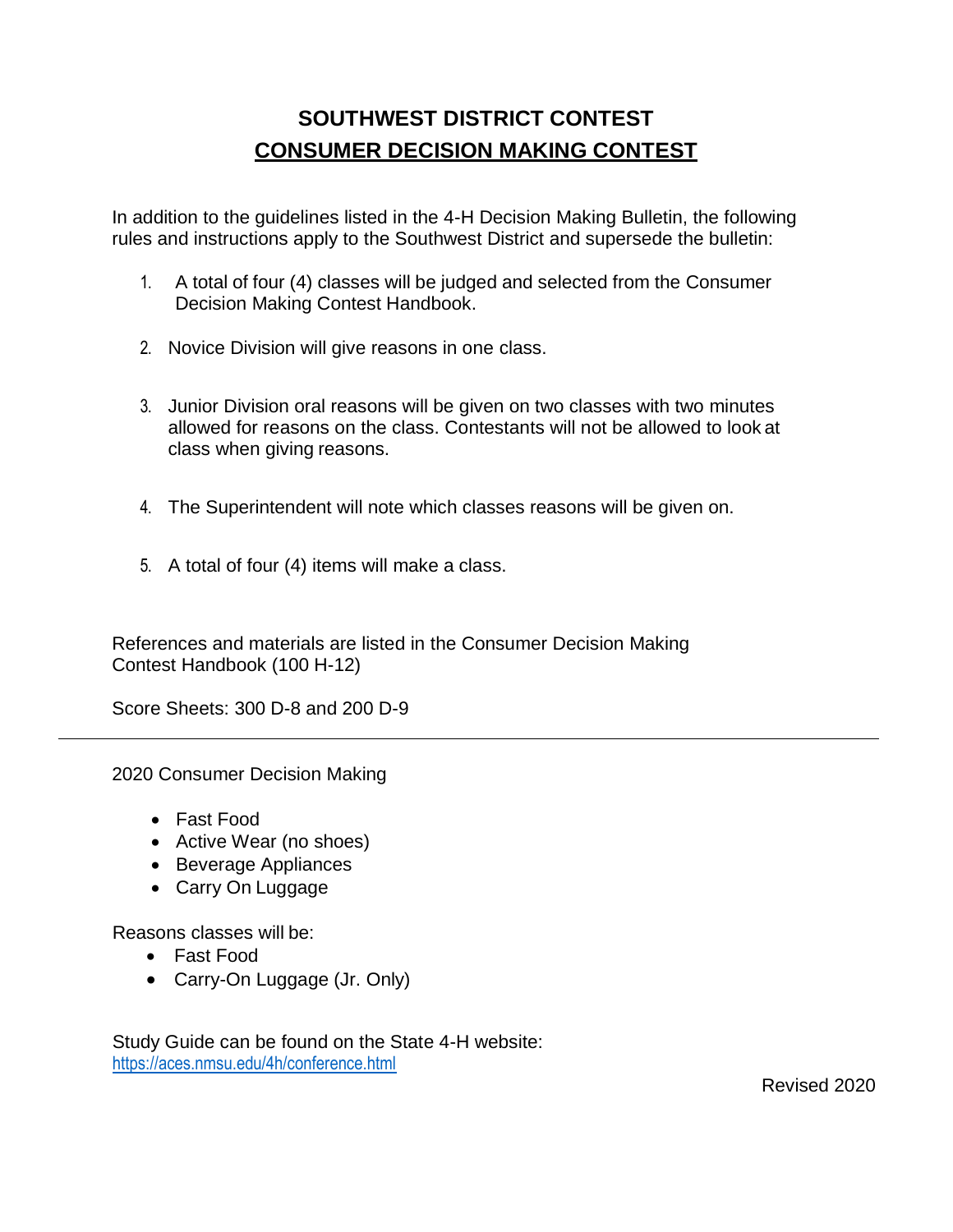# **Introduction**

The Consumer Decision Making Contest teaches how to observe, compare and make decisions based on facts collected. It also provides experience in organizing thoughts and defending decisions with oral reasons

In this contest, 4-Hers learn to rank articles or products over others based on standards and quality. 4-Hers will evaluate consumer items and tell why they think one is better than another.

#### **How the Contest Works**

The judging contest will begin with registration and an explanation of how the contest will proceed. It is important to be on time.

Contestants will make consumer decisions by deciding which item in each class is best, second best, etc., for the given situation. The number and kind of classes may vary from one contest to another. Generally, county contests have four classes. The state contest uses six classes. At the county and district contest oral reasons may be given on either one or two classes. The state contest requires two sets of oral reasons.

A specified amount of time is allowed to place each class. The contest superintendent will set the amount of time, generally eight to twelve minutes per class.

After placing all the classes, there will be time to study notes. Then oral reasons are given to a judge explaining why the class was placed in that order. Scores are givenon placement of classes and oral reasons.

After the scores have been tabulated, a judge or superintendent will explain how the classes were officially placed.

**Definitions Contestant** – Participant in a contest.

**Contestant's number** – The number assigned to a contestant during registration and used as identification throughout the contest. This is used rather than the contestant's name.

**Class** – The articles of one kind to be judged. Four similar products make a class. For example: four sleeping bags, four checks, four toys, or four snacks.

**Situation statement** – For each class, a problem is presented. This problem describes a hypothetical set of circumstances. To place a class, consider which item is the best for the situation described.

**Placing** – The contestant examines the articles in class and ranks which is best, second best, third best, and poorest. This process is called placing.

**Placing card** – A placing card is a scorecard with the name of the class and the contestant number. The placing card has a listing of all possible combinations in which a class of four items can be placed or ranked. The score is determined on how accurately the items are ranked.

**Standards** - Information or criteria on which items are judged.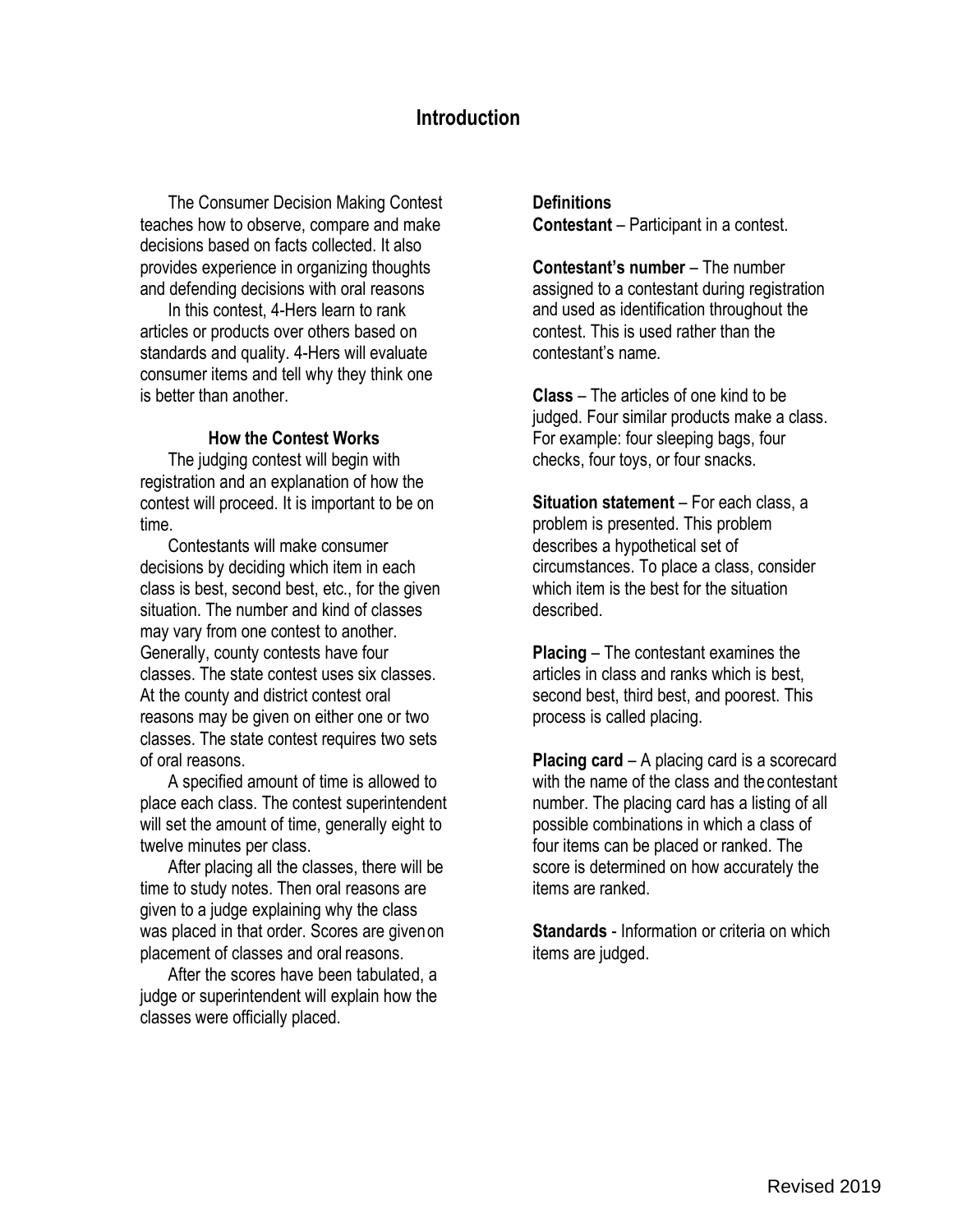**Cuts** – A numerical value assigned to distinguish the amount of difference between the top pair, the middle pair, and the bottom pair. This amount can range from one to ten points. The cut is then subtracted from the total score when the contestant's placing is incorrect.

**Oral reasons** – An explanation of why the articles are placed as they are. An official will listen to the reasons and will score on accuracy, information present, and delivery.

### **Placing**

Before the contest, study standards for the classes.

Each class will have four similar items. Contestants should, read the situation, look over the entire class carefully, then decide on how to place the four articles. They should make a decision within the time limit based on both the situation statement and the standards. If the situation indicates a price limit, add tax. Then rank the items best, second best, third best, and poorest.

*Example using the situation statement:* In a class of toys, a dart game may sound like fun. But, based on the situation, the toy is for a five-year old and darts are too dangerous for a child of five.

*Example using standards:* For the place setting class, you may like the knife, fork and spoon placed to the right side of the plate. However, the decision must be based on given standards which say forks are placed to the left of the plate and the knife and spoon are placed to the right.

#### **Taking Notes**

Contestants should make notes on the classes that require reasons. These classes will be announced before the contest.

As they place the class they should make a set of notes to help recall details. Notes should be short, simple and easy to use. Small cards will be provided for notes. Remember, most contestants take too many notes. An example of notes is shown on page five of this book.

### **Scoring**

Before the contest, each contestant will receive a placing card for each class. If the cards are not already numbered, instructions will be given for numbering. (See the sample *Placing Care for 4-H Judging Events* in Appendix A.) The placing card has a listing of all possible combinations in which a class of four items can be placed. Find the correct placing and put a check mark to the right of it.

For example, if the contestant places item 3 first, item 4 second, item 1 third, and item 2 last, then place a check mark beside 3, 4, 1, 2 on the placing card. A score of 50 points is given if it is placed correctly. If errors are made, the score is determined in proportion to the seriousness of the errors. The judge decides the correct placing of the class and determines the cut that should be used for grading the placing cards. See definition of cuts. After placing each class, turn in the card to the person in charge.

Points are also given for oral reasons. The judge scores on accuracy, information presented and delivery. Fifty is the highest possible score for one set of oral reasons. (See Appendix B for a sample of the *Consumer Decision Making Contest Score Sheet for Oral Reasons*.)

The total score will be the sum of points for each class plus the points for reasons. Suppose the contest has four classes and the contestant received scores of 45, 40, 50, and 35. The reasons score was 40. The total score for the contest would be 210 out of the possible score of 250.

Contestants can compete in the contest in two ways: as a team or as an individual. A team consists of 3 or 4 members.

The team score will be the total of the three highest scores. Individuals and all team members compete for the high point score.

#### **Classes:**

Six Classes for the annual state contest will be announced by the Contest Superintendent each January.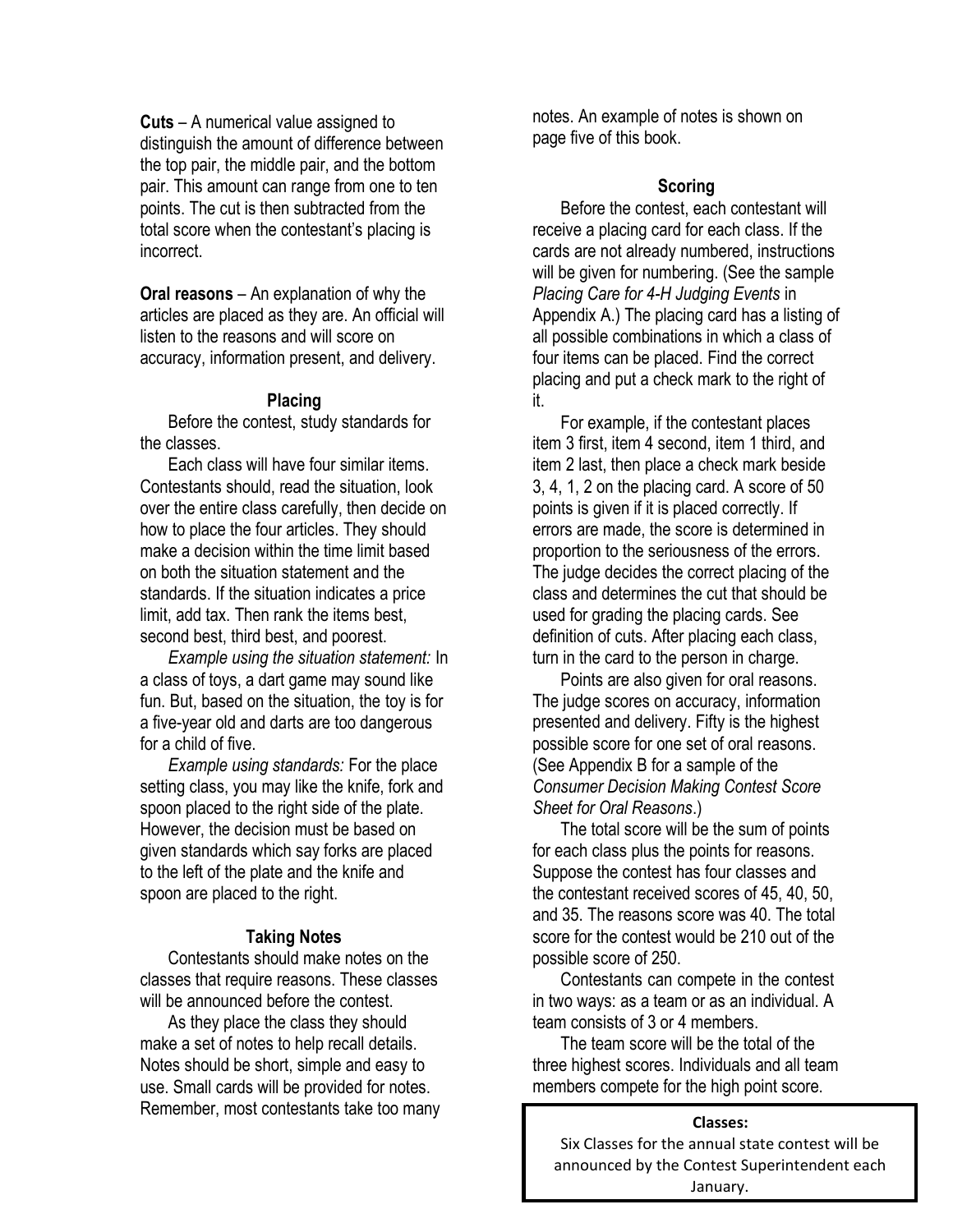### **Oral Reasons**

In this contest, reasons explaining why the items were ranked first, second, third, and fourth (based on situation statement and standards) are given to a judge. Twominutes are allowed to present reasons to the judge. It usually takes less than two minutes.

The key to success in giving reasons is practice. This is the only way to develop a good, smooth delivery. Practice aloud with someone listening. Give reasons pleasantly, and make them easy to understand. Have a clear mental picture of the entire class and know the differences between the items to tell why they were in that order. Remember, decisions are based on both the situation statement and specific standards.

Contestants are allowed to take a note card with them when they give reasons. However, only use it as a cue card. DO NOT READ notes to the judge.

Good organization makes a set of reasons easy to follow. One way to organize reasons is to divide a class of four items into three pairs: a top pair, a middle pair, and a set bottom pair. Here is a basic outline for a set of reasons.

First is the introduction. Contestants give their contestant number, the name of the class, and how they placed it. For example, *Good afternoon, I am contestant 7a. In the class of toys, I placed the etch-a-sketch first; the ball second, the push toy third and the view master last*.

Next, present reasons. Tell why one product was placed over another. Present reasons using pairs.

#### **Top Pair**

Contestants tell the most important reasons for placing the top choice first.

*I placed number 3, the etch-a-sketch, first because it can be enjoyed by an eightyear-old who has no brothers and sisters. These characteristics were mentioned in the situation statement.*

*Although I placed number 3 first because the price and creative value were the most suitable for the situation. I grant number 3 might not hold his interest after some time.*

Give reasons for placing the first choice over the second choice using comparative terms. Make the comparison as complete as possible.

*I placed number 3 over number 4, the baseball, because it takes two people to play ball. Number 3 can be used alone.*

If the second choice has any advantages over the first choice, grant them at this time.

*I grant that number 4 is probably a more popular toy but it cannot be used indoors or outside during bad weather.*

Use the same procedure on the middle and bottom pairs. The contestant can introduce these two pairs by saying:

*In the middle pair, I placed number 4 over the push toy, number 1, because… and in the bottom pair, I placed number 1 over the view master number 2 because…*

With this organization, contestants can follow the same procedure in discussing each pair.

#### **Middle Pair**

Give reasons for placing the second choice over the third choice.

Grant that the third choice has advantages over the second.

#### **Bottom Pair**

Give reasons for placing the third choice over the last choice.

Grant that the last item may have advantages over the third choice.

In the closing statement repeat the name of the class and the ranking: For these reasons, I

placed this class of toys 3, 4, 1, 2.

The judge may ask questions about the class. Answer them as correctly as possible.

#### **Pointers**

Contestants should learn to use the proper terms for comparison when organizing a set of reasons.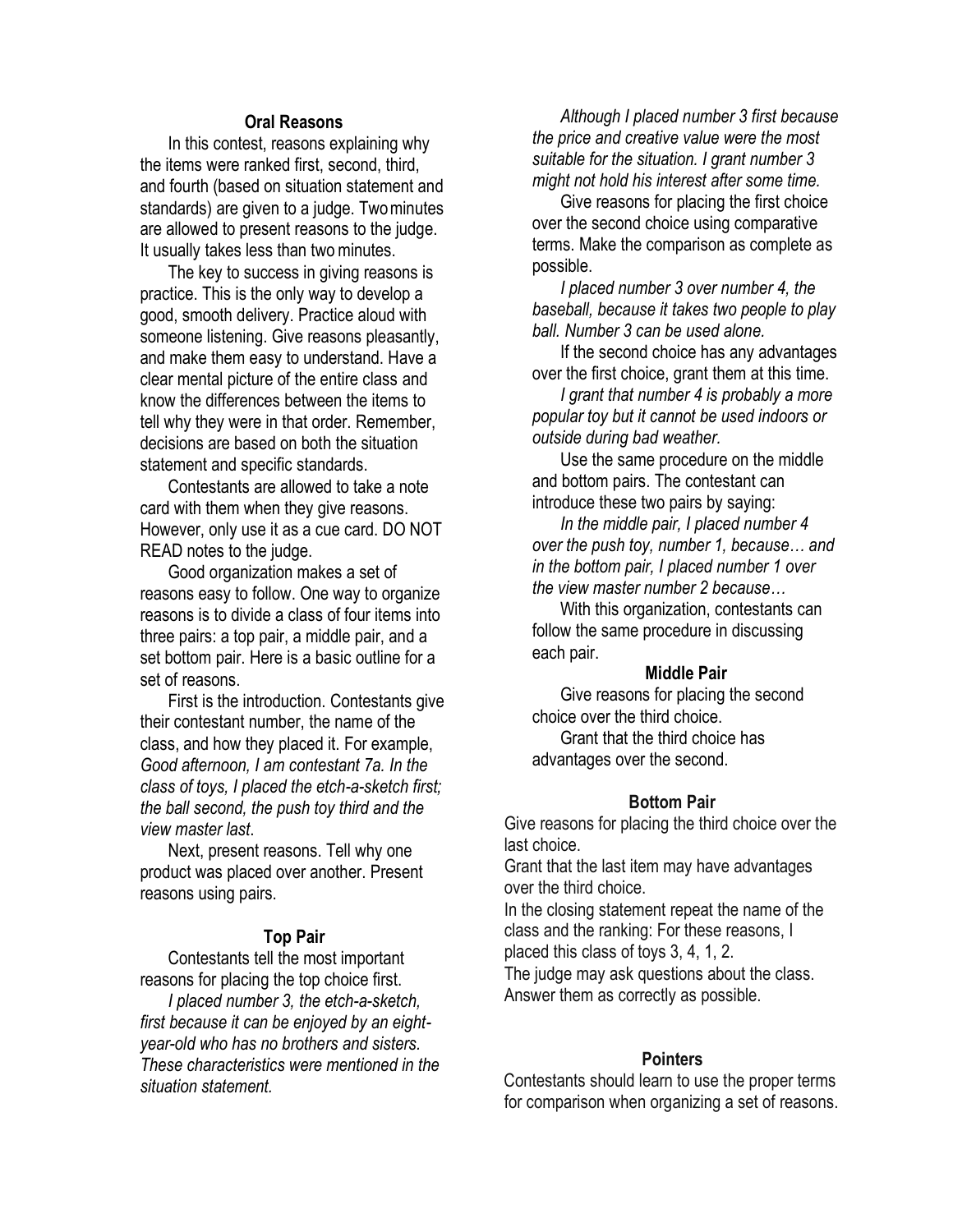Avoid such words as *good, nice* and *better.* They are too general for comparisons. Be specific. Avoid the phrase *I like.* Use specific terms that relate to the standards or the situation rather than personal preferences. Make reasons short and definite.

When giving oral reasons contestants should remember to:

- Stand erect in front of the judge.
- Establish eye contact with the judge.
- Be neat and clean.
	- Avoid chewing gum or wearing a cap or hat.
	- Present the set of reasons in two minutes or less.
	- Speak loud enough to be understood without shouting or talking too rapidly.
	- Vary the voice so that important points are emphasized.
	- Use correct enunciation. pronunciation, and grammar.
	- Use comparative terms when justifying the placing's.



*Sample of notes for a class of lamps.*

**Sample of Oral Reasons on a Class of Lamps**

The following example illustrates an entire set of reasons for a class of lamps.

*Good afternoon, I am contestant number 10b. In the class of lamps, I placed the table lamp first; the drafting lamp second, the small dresser lamp third and the high intensity lamp last.*

*I placed number 2, the table lamp, first because the design, sturdy construction and color are suitable for the study situation. The shade is shaped to distribute a maximum amount of light for the task of studying. The base is solid and flat to prevent tipping, and the 150-watt bulb is adequate for the task. The construction of this lamp is superior to that of the other lamps.*

*I placed number 2 over number 4, the drafting lamp, because it has a diffuser and the three-way switch provides flexibility.*

*I placed number 4 over number 3, the small dresser lamp, because it is taller than the dresser lamp which allows it to shed light over a larger surface. It also has a higher wattage light bulb. I grant that the dresser lamp has a white lined shade to disperse light through the shade.*

*I placed number 3 over number 1, the high intensity lamp, because it has a shade that is open at both the top and bottom.*

*I placed number 1 last because it focuses an intense beam of light upon a small surface, which can cause eyestrain when reading. For these reasons I placed this class of lamps 2, 4, 3, 1.*

**Reference: Oral Reasons Video. NMSU - Agricultural Communications.**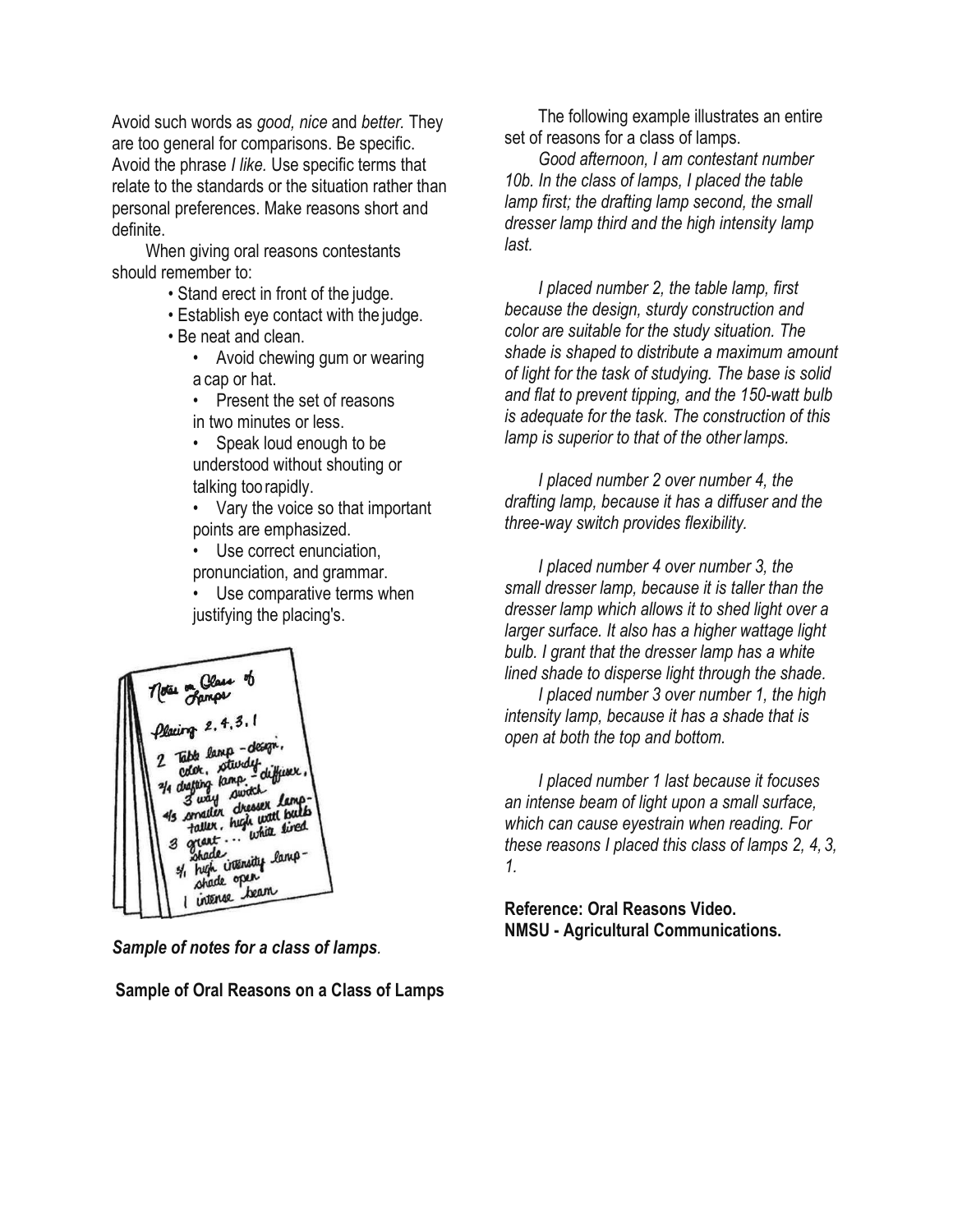# **Consumer Decision Making Contest – Superintendents Guidelines**

The Consumer Decision Making Contest is a fun judging event which enables 4-H'ers to learn more about making choices in the marketplace. When organizing a contest, remember to make it an enjoyable experiencefor 4-H'ers. In doing so participation will increase. Take time to organize the contest. The following are some suggestions to help organize the contest.

### **Advanced Preparation for the Contest**

### **1. Persons to Assist**

- Superintendent (Extension Agent or leader)
- Judges to hear reasons (Locate reasons judges in separate rooms so contestants cannot hear other contestants giving reasons)
- Volunteers to help with registration.
- Tabulators to calculate placing and reason scores (They need to befamiliar with the use of a Hormel Slide)
- Timekeeper
- Runner to take placing cards to tabulators.

### **2. Equipment**

- Sufficient room to work without interference.
- Final score sheets
- Tables that are numbered (one class per table).
- A Hormel Slide for tabulation.
- Pencils and placing cards (Each contestant will receive one card for each class to be judged).
- Stop watches or timing devices: one for the timekeeper and one for eachreasons judge.
- Cards for taking notes.
- Contestant badges.
- Four items for each class to be judged.
- One situation statement for each class
- Labels for each class item
- Calculators for tabulation that includes a number (one through four) and the item name.

### **3. Classes to be judged**

First, determine the number and kind of classes to be judged**. Classes and class standard for the state contest will be announced each January.** Each of the four items in a class should be selected so there is some important difference between each article. In a regular contest, four to six classes are judged.

Arrange to borrow items from retailers or friends or use items from your home. If items are not new, inform the contestants so normal wear and tear isn't a factor in their decision.

### **4. Situation Statement**

Each class should have a hypothetical problem presented in a situation statement written by the contest superintendent. The situation should give information which will enable the contestant to make a consumer decision. A buying problem should indicatewho is buying the product, the buyer's age, budget allowance for purchase and use of the product after purchase.

Following is a sample situation statementfor a class of toys:

*Jane, 16, will purchase a toy for her fiveyear-old nephew, Tom, who lives in New York. The toy, a birthday present, will be mailed. Tom is an only child and lives with his family in an apartment. Tom has a vivid imagination and enjoys creative play. Select a toy for Tom. Jane has \$5 to spend.*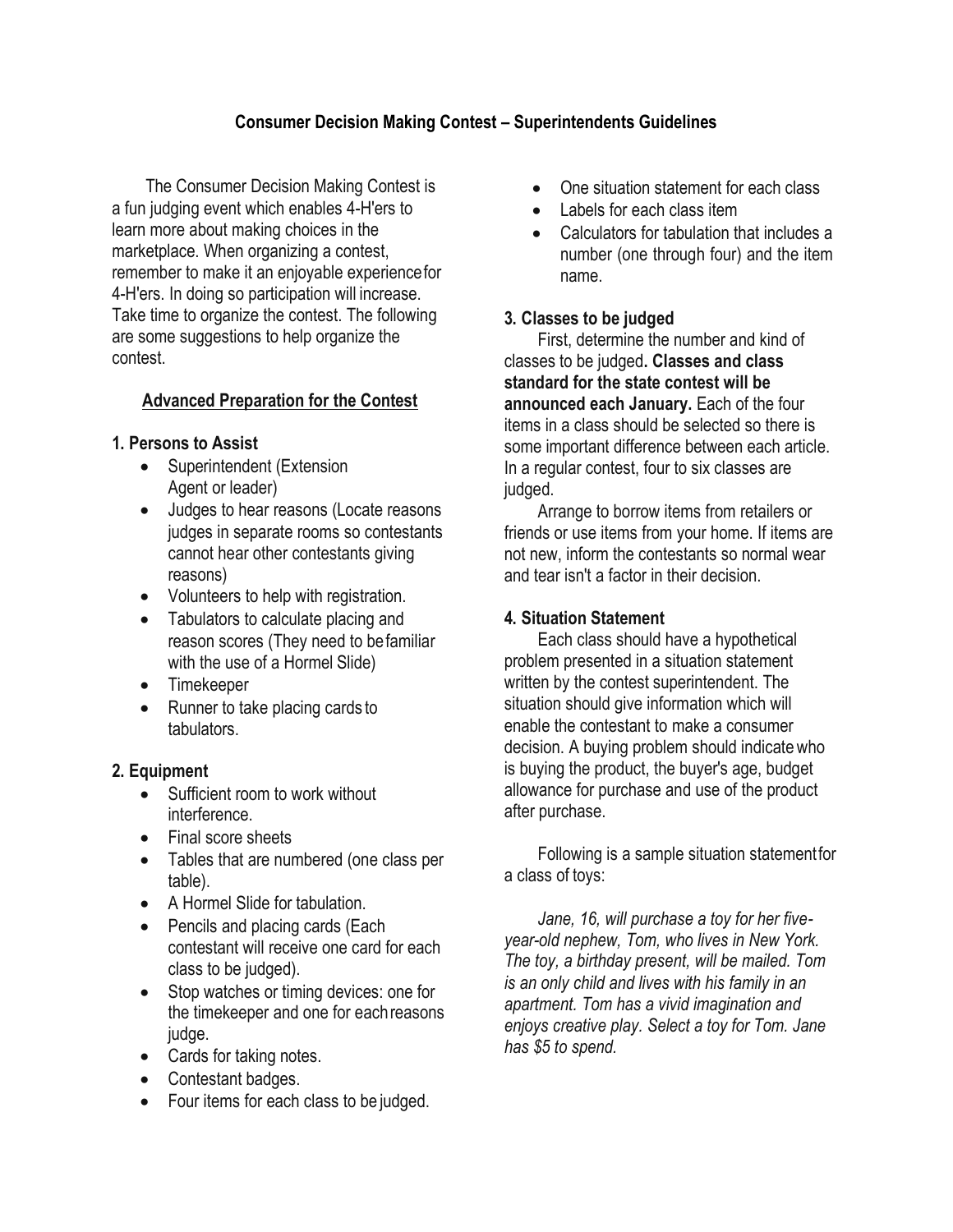### **5. Assign Contest Numbers**

Contestants can enter the contest as a team **(three or four persons per team)** or as an individual. Assign a contestant number to each team member or individual as shown below. Each team has the same number and the team members are designated by letter.

| EX:              | Contestant<br>Number | Contestant<br>Name                         |                          |
|------------------|----------------------|--------------------------------------------|--------------------------|
| <b>Star Club</b> | 1A<br>1B<br>1C       | <b>Betty Doe</b><br>Ann Jones<br>Jo Martin | Team                     |
| Cactus<br>Club   | 2A<br>2B<br>2C       | Sam White<br><b>Bill Snow</b><br>Steve Fry |                          |
| <b>Hill Club</b> | 3A<br>3B             | <b>Becky Law</b><br>Pattie Rey             | Individual<br>Individual |

At registration, give each contestant a badge with his/her contestant number and letter.

### **6. Prepare Classes to be judged**

Label the articles of each class 1, 2, 3, and 4 without regard to quality and include and item name such as jeans or toys. For checks and place settings only a number is needed. Add a price tag to each item if necessary. For comparison, arrange the four articles of a class conveniently close together on a table in good light.

# **Conducting the Contest**

# **1. Placing the Classes**

- a) Ask judges to review the classes before the contest so they are familiar with the official placing of each class. The official placing record should be kept by the superintendent.
- b) Do not allow the contestants to see the classes until the contest begins.

# **2. Preparing the Contestants**

- a) Record the name and county of contestants and give each abadge.
- b) Give each contestant a pencil, a placing card for each class, to be judged, and a card for takingnotes.
- c) Divide the contestants into groups so that an equal number will judge ateach class. Team members should not be in the same group.

# **3. Instructing the Contestants**

- a) Explain that the contestant number is to be used on the placing cards throughout the contest instead of their names.Have contestants write their number and the name of the class to be judged on all placing cards before beginning the contest. The contestant number should also be used when giving oral reasons, instead of their name.
- b) Explain the system of rotating groups. The system of group rotation will vary in county and state contests. Group A will judge toys, B will judge snacks and so on. At the end of the allotted time, the groups will change places. Continue to rotate groups until all classes havebeen judged.
- c) Explain that each contestant will hand the placing card to the timer after they finish judging each class. The timerwill send the cards to the tabulators for scoring.
- d) Announce the amount of time allowed for judging each class. A two-minute warning is given before the time is up. At state contest eight minutes are allowed for each class.
- e) Ask contestants to handle theproducts carefully so that the quality will not be changed or the labels removed. Place setting items should not be touched.